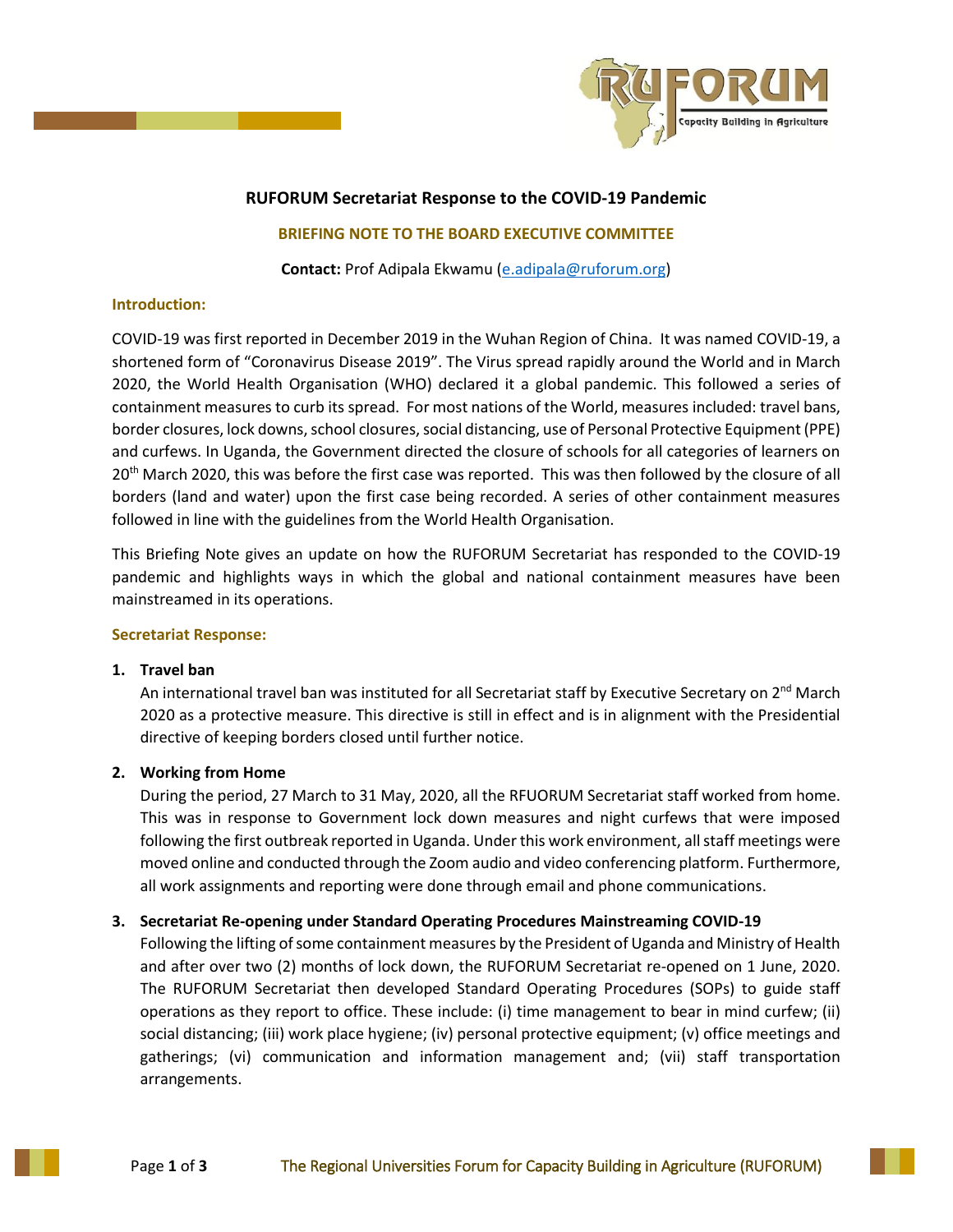

#### **4. Programme Implementation**

- (i) *Survey*: In order to determine the potential impact of COVID-19 on Secretariat run Projects and their implementation, a survey was conducted. The Survey provided insights on project activities needing realignment, and appropriate engagement with the funders and partners for continued smooth project implementation.
- (ii) *Development of guidelines for project implementation under COVID-19*: RUFORUM Flagship Programme Managers developed and discussed the guidelines for mitigating COVID-19 Pandemic implications on project implementation with Project Principal Investigators which included: student welfare, budget expenditure and funds re-allocation, no-cost extensions, reporting and accountability, and project reviews.
- (iii) *Development of RUFORUM COVID-19 Response initiatives*: In order to increase resilience to withstand emergencies, organise, rebuild and recover from the current ongoing global COVID-19 crisis as well as project future trends and challenges, the RUFORUM Secretariat identified four (4) priority areas for strengthening Africa's capacity in education, research, science, technology and innovation and developed a guiding document operationalizing the initiatives.
- (iv) *Participation in global and continental initiatives addressing COVID-19*: RUFORUM is currently engaged in other initiatives to respond the COVID-19 Pandemic. It is leading Work Package six (6) of the established African Research and Innovation Council (ASRIC) Working Group to respond to the Impact of COVID-19 on Africa's Food and Nutrition Security. Work Package 6 involves Capacity Audit on Continental Research and Training Responsiveness to Uncertainties in Food Nutrition Security and Sustainable Agriculture (FNSSA).
- (v) *Development and introduction of Webinar Series*: In order to explore how best the RUFORUM Network and its Secretariat could reposition itself in light of the COVID-19 pandemic and its impacts, and galvanise high level dialogue with key stakeholders, RUFORUM initiated and launched the **RUFORUM Webinar Series (1-13)**. The Webinar Series covers various themes that include: higher education; trans-boundary and zoonotic health issues, Agriculture, environment and livelihoods; and online learning and teaching.
- (vi) *Shift to online Governance convenings:* As a response to the ongoing international travel restrictions by Governments to manage the spread of COVID-19, RUFORUM has temporarily moved its Governance convenings to online platforms. For instance, the recently held Finance and Administration Committee Meeting and Board Executive Committee Meeting were delivered successfully through Zoom online and video conferencing platform.
- (vii) *Streamlined COVID-19 in the RUFORUM Budget and Work Plan for the 2020-2021 Financial Year.*  The recently approved Secretariat 2020-2021 Financial Year Work Plan and Budget have taken into account the challenges and opportunities arising from COVID-19 pandemic.